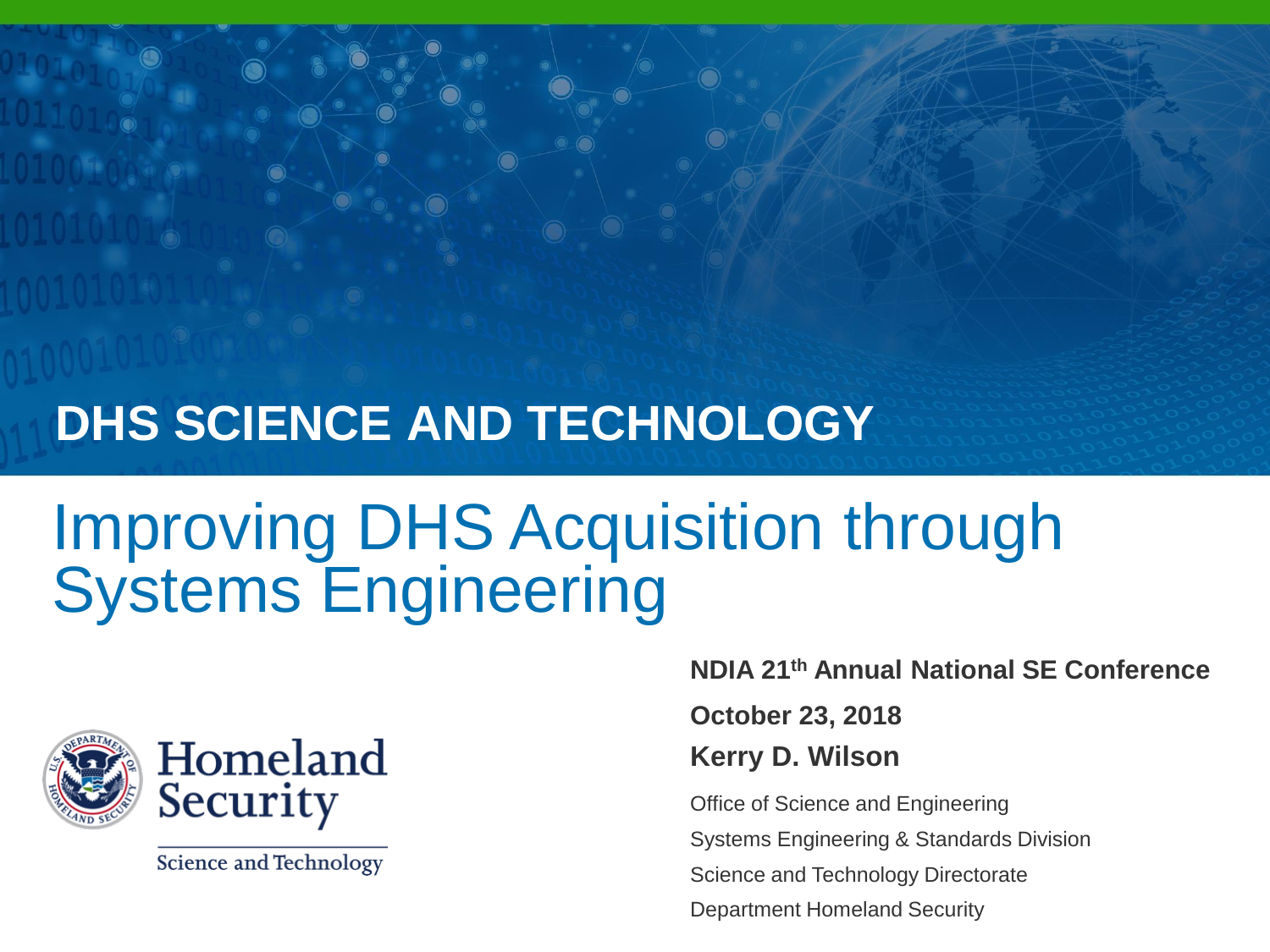# **DHS Components with Major Acquisitions**

- U.S. Citizenship and Immigration Services (USCIS)
- U.S. Customs and Border Protection (CBP)
- U.S. Coast Guard (USCG)
- Federal Emergency Management Agency (FEMA)
- U.S. Immigration and Customs Enforcement (ICE)
- Transportation Security Administration (TSA)
- U.S. Secret Service (USSS)
- Management (MGMT)
- National Protection and Programs Directorate (NPPD)
- Science & Technology (S&T)
- Countering Weapons of Mass Destruction (CWMD)

Reflects major acquisition programs listed on the DHS Master Acquisition Oversight List, effective April 15, 2018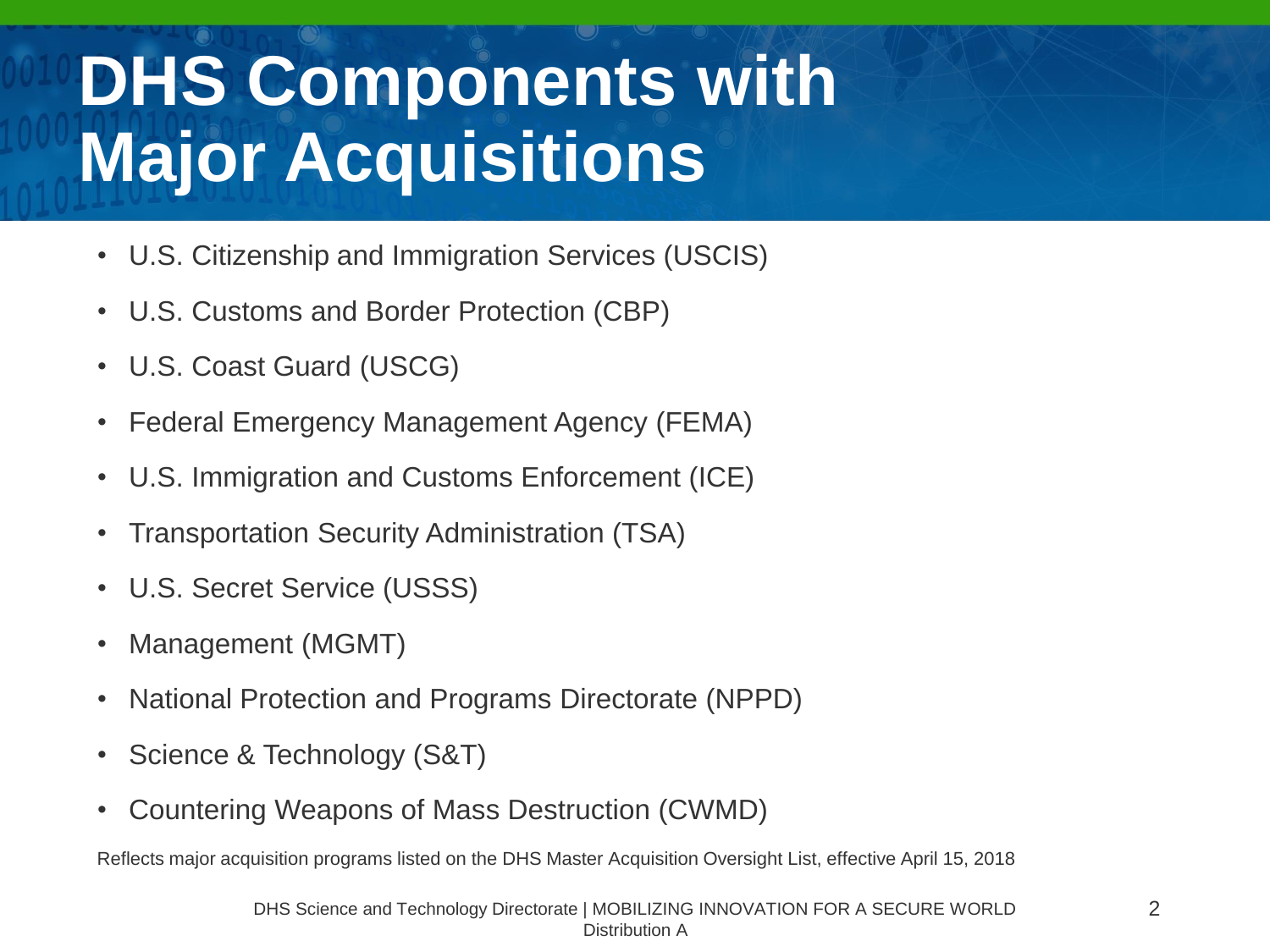#### **Systems Engineering & Standards Division – What We Do**

- Conduct Technical Assessments of major Acquisition programs
- Provide systems engineering support directly to Acquisition programs, including:
	- − Standards
	- − Human Systems Integration
- Develop/Refine DHS systems engineering policy and guidance
- Build the DHS systems engineering workforce through training and other initiatives
- Coordinate DHS's strategic use and development of standards and conformity assessment



S&T Sponsored Resource Planning Priority: Strengthen Systems Engineering Capabilities to Reduce Acquisition Program Risk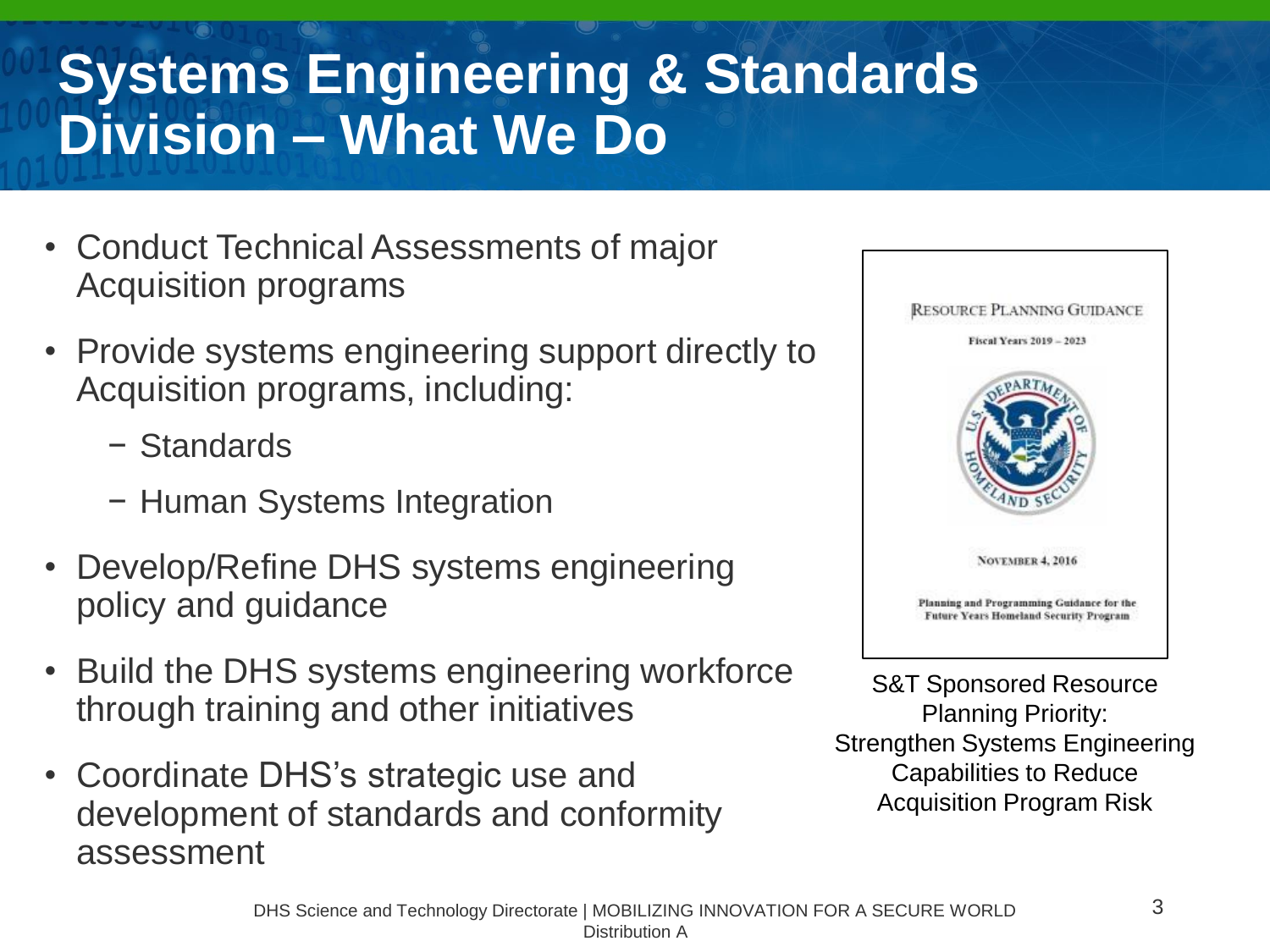#### **Systems Engineering & Standards Division – Addressing Acquisition Challenges**

- Identifying major technical risks before programs begin design/development activities (through technical assessments)
- Working directly with Acquisition program to help them address technical risks
- Working with Acquisition oversight to refine the DHS Acquisition framework (i.e., Acquisition Lifecycle Framework)
- Increasing the number of trained systems engineers within DHS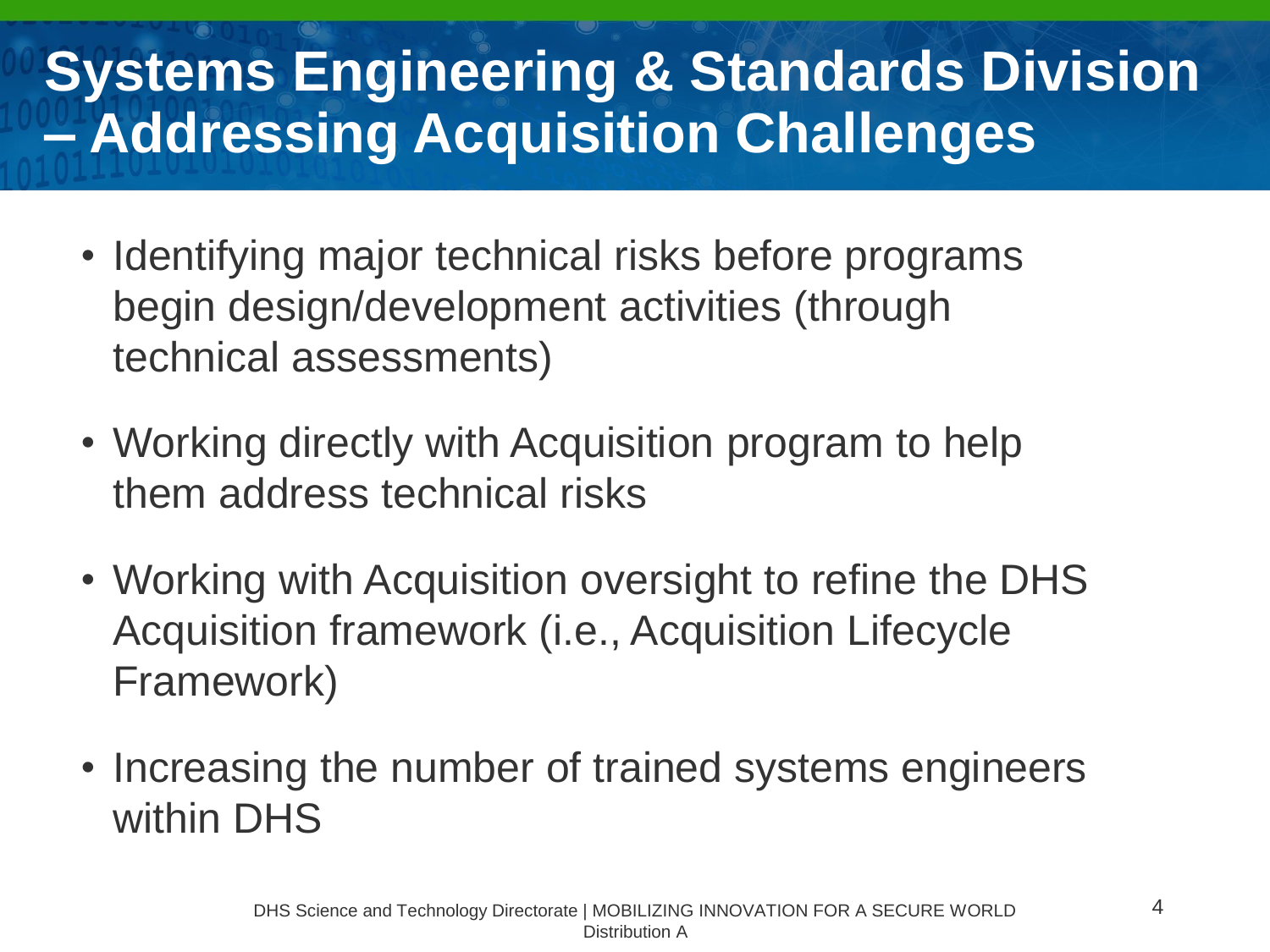## **Refining the DHS Acquisition Framework**

#### **Current Acquisition Lifecycle Framework**



- **SPR: Study Plan Review**
- **SER**: Solution Engineering Review
- **PPR**: Project Planning Review
- **SDR:** System Definition Review
- **IRR:** Integration Readiness Review
- **PRR**: Production Readiness Review
- **OTRR**: Operational Test Readiness Review
- **ORR**: Operational Readiness Review
- **PIR**: Post Implementation Review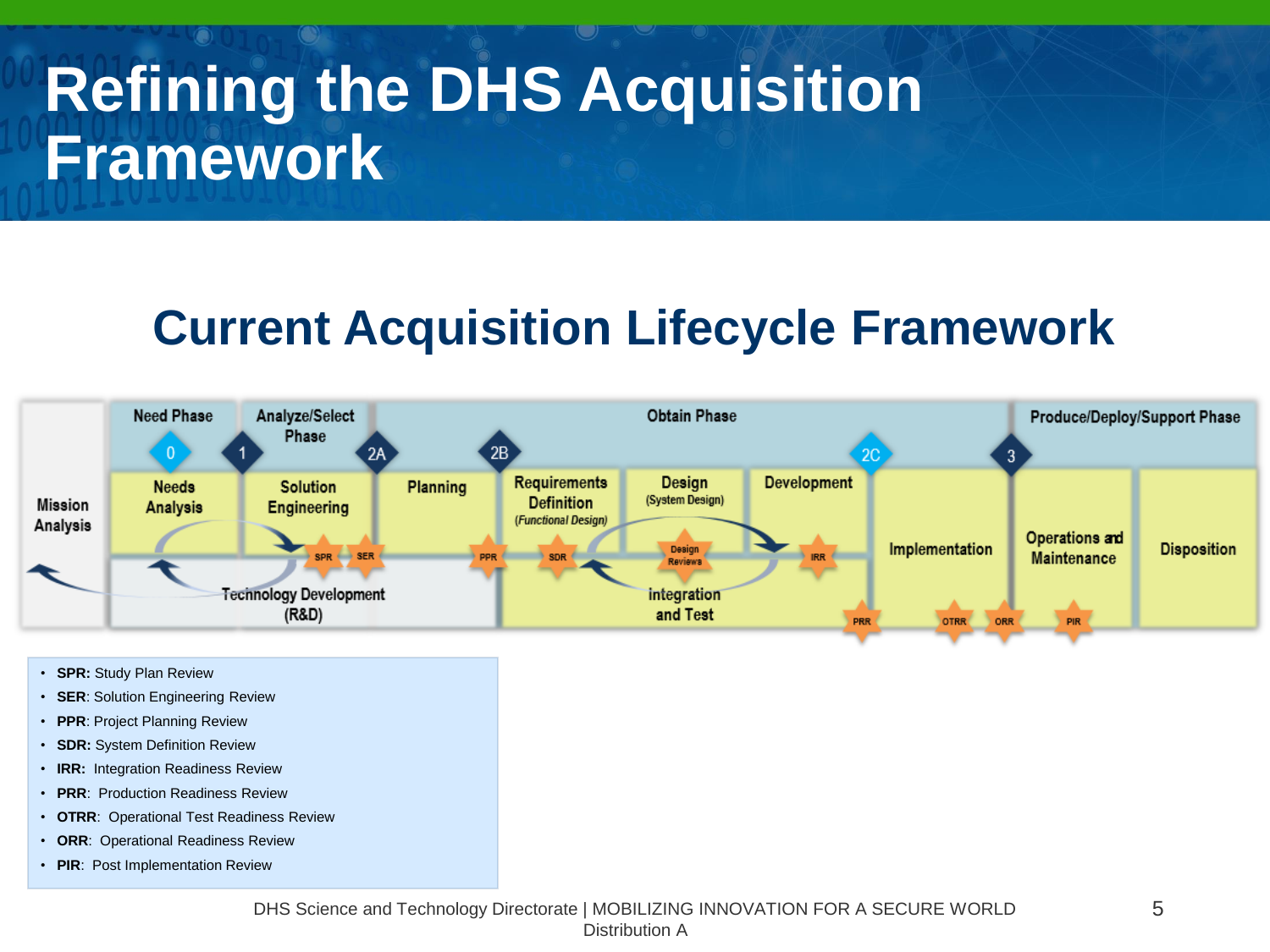## **Proposed Refinements to the DHS Acquisition Framework**

- Acquisition Decision Event (ADE)-1 authorizes limited acquisition funding to conduct *Analyze/Select Phase* activities
	- Enables improved solution analysis, piloting, prototyping, and R&D during *Analyze/Select Phase*
- Expand scope of the *Analyze & Select* Phase to include *Planning* activities
- ADE-2A requires a "General Design"
	- System Boundaries/External Interfaces Defined (Context Diagram)
	- Top level functions the selected material solution is required to perform defined
	- Contracts may be awarded for the entire program, but only funds related to design are released at ADE-2A
- ADE-2B occurs once a sound preliminary design is complete
	- Better definition of costs, maturity of technology, reduction of technical risks
	- Remaining funds for final design/development released at ADE-2B

#### Formal updates to DHS Acquisition policy are in progress.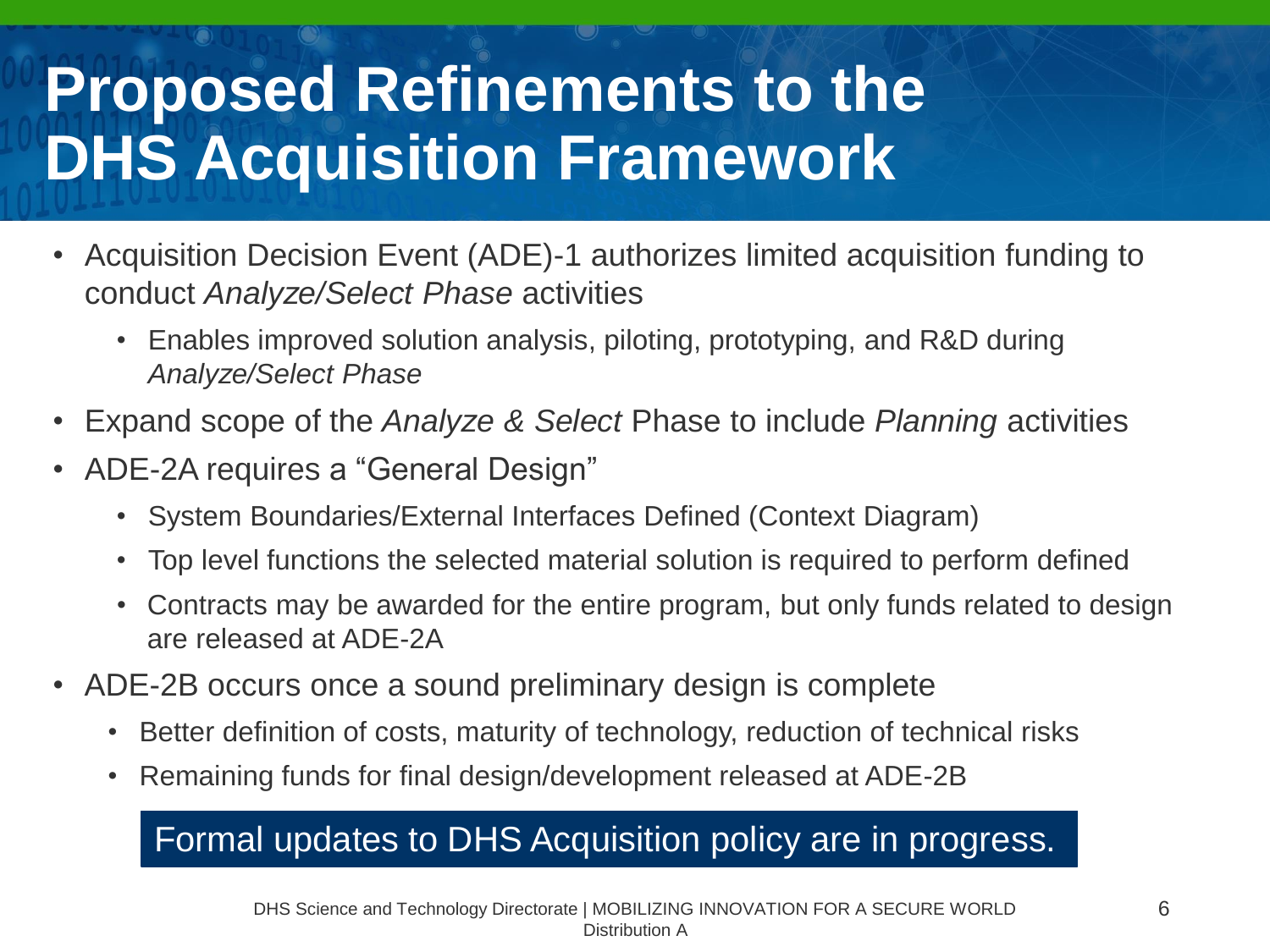# **Building SE Staff within DHS**

- Revisited Systems Engineering (SE) 101 DHS Level I (On-line course)
	- 192 Students trained
- Maintained and taught SE 201 and SE 301
	- SE 201 -111 Students trained • SE 301 – 52 Students trained
- Certified DHS Systems Engineers
	- Level  $I 151$ • Level II- 63 • Level III- 105
- FY19-23 Resource Planning Guidance
	- One Level III & One Level II on all major Acquisition Programs
	- One Level II for every four non major Acquisition Programs
	- One Level III & One Level II on all Component Acquisition Staffs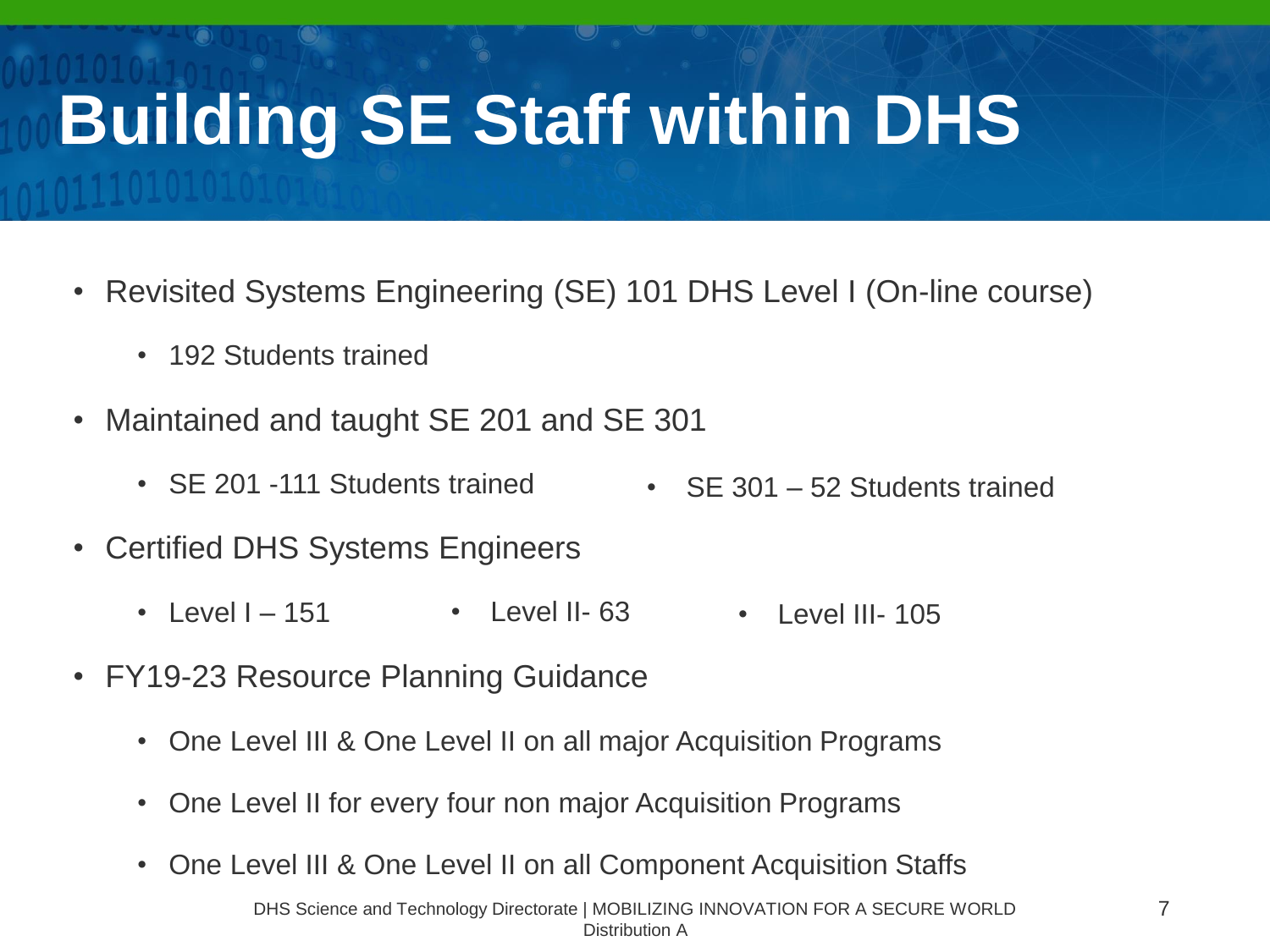# **Conclusion**

- DHS enterprise has a wide range of mission areas and a civilian/law enforcement culture
- Acquisition still somewhat synonymous with procurement
- DHS realizes SE needs to be institutionalized across the Department and is making headway
- Implemented Technical Assessments for Major Acquisition Programs
- AoA, ORDs, CONOPS, etc. improving as SEs engage
- Refined Acquisition framework to enable better up-front analysis and more informed decision-making
- Looking to continue collaboration across government and industry